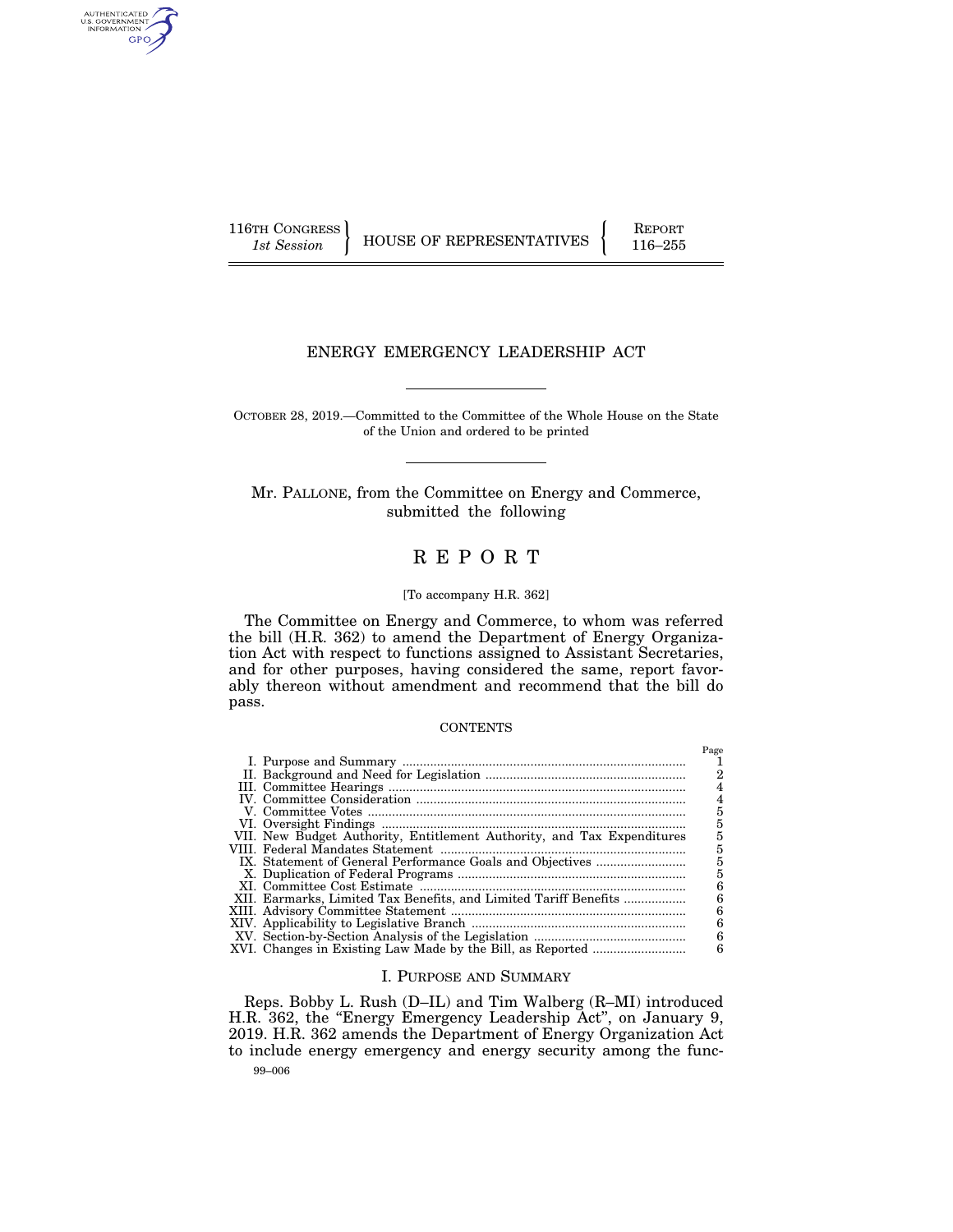tions that the Department of Energy (DOE) Secretary shall assign to an Assistant Secretary.

H.R. 362 provides that the functions to be assigned to an Assistant Secretary include responsibilities with respect to infrastructure, cybersecurity, emerging threats, supply and emergency planning, coordination, response, and restoration. It also provides that these functions include the provision of technical assistance, support, and response capabilities with respect to energy sector threats, risks, and incidents to State, local, and tribal governments and the energy sector.

#### II. BACKGROUND AND NEED FOR LEGISLATION

The United States maintains one of the most advanced and complex energy infrastructures in the world. This includes an extensive system transporting oil, natural gas, and refined product to consumers. It involves the storage capacity of more than 600 million barrels of oil and the storage of for natural gas equivalent to nearly 2 months of U.S. consumption. This also includes the vast, complex electricity systems that deliver uninterrupted power from producers to consumers. These intricate and highly interdependent systems enable every aspect of our daily lives.<sup>1</sup> Our Nation's economy, security, and the health and safety of its citizens depend upon the reliable and uninterrupted supply of fuels and electricity.

The manner by which energy and power is generated, transmitted, and delivered continues to evolve in complexity. As advances in digital and information technologies layer onto existing practices and energy infrastructures, new risks emerge, and new vulnerabilities are exposed. Recent high-profile attempts by foreign actors to infiltrate our Nation's energy systems and infrastructure further highlight the need for legislation aimed at mitigating these significant and growing threats to the reliable supply of energy in the United States.

## *The Department of Energy's Authorities for Cybersecurity, Energy Security, and Emergency Response*

When the Department of Energy was organized in 1977, energy security concerns revolved around oil supply shortages. As a result, energy security emergency functions in the Department of Energy Organization Act focused on distributing and allocating fuels in an emergency. Over time, these functions in DOE's organic statute remained largely unchanged, however DOE's responsibilities and authorities have evolved substantially beyond what was envisioned 40 years ago. Energy delivery systems have become increasingly interconnected and digitized, while society has become more dependent on energy in all its forms—expanding the opportunities for cybersecurity threats and other hazards that may require emergency response.

Today, the mission of DOE to advance the national, economic, and energy security of the United States requires it to act as the lead agency for the protection of electric power, oil, and natural gas infrastructure. DOE has authority and responsibilities for the physical and cybersecurity of energy delivery systems from laws

<sup>&</sup>lt;sup>1</sup>See "Valuation of Energy Security for the United States," Department of Energy, January 2017.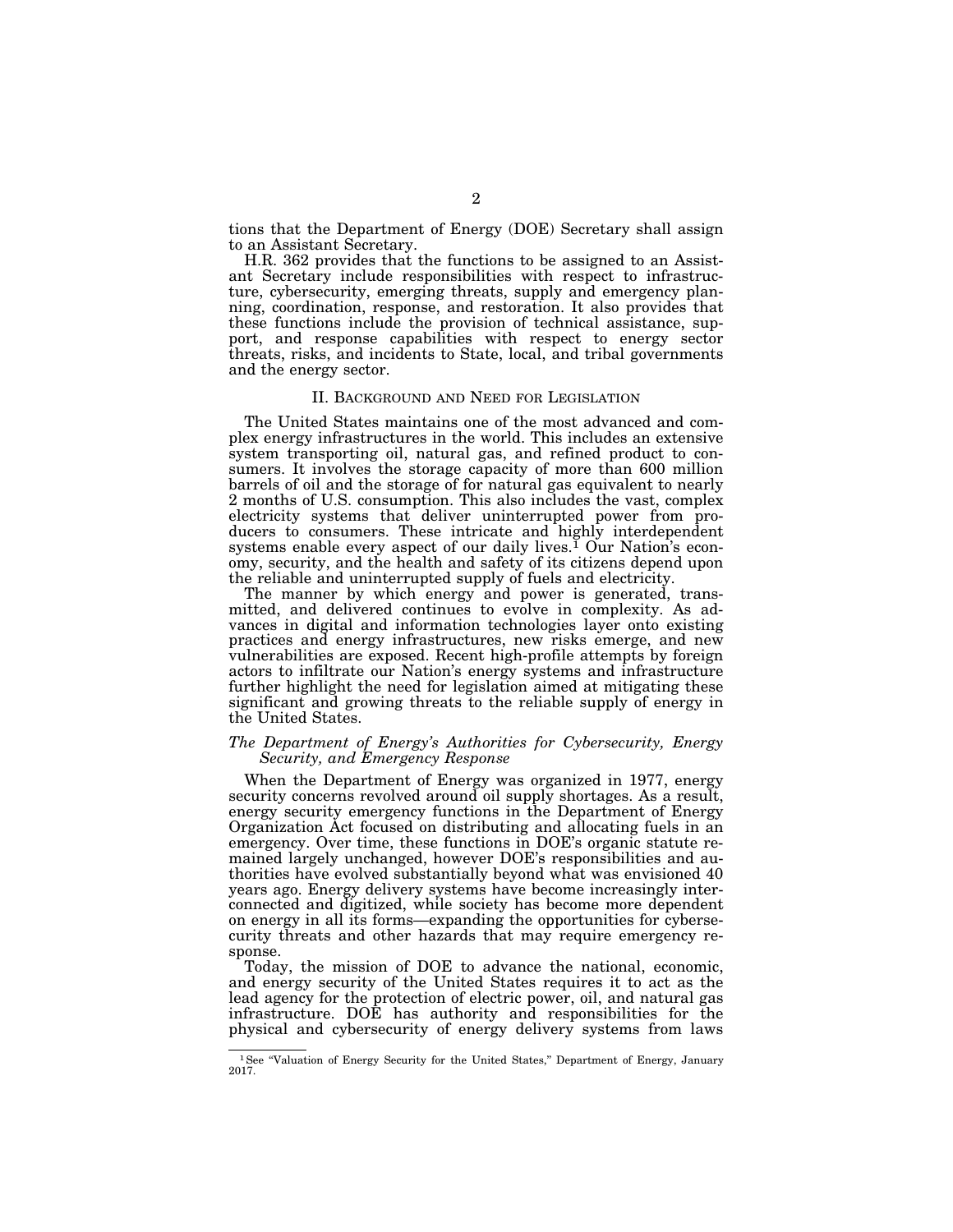that Congress has passed and Presidential directives. Congress has provided DOE with a wide range of emergency response and cybersecurity authorities affecting multiple segments of the energy sector, including in the Department of Energy Organization Act, the Energy Policy and Conservation Act, the Natural Gas Act, the Federal Power Act (FPA), the Defense Production Act, and most recently with the Fixing America's Transportation Act (FAST Act).

The FAST Act, which was signed into law in 2015, designated DOE as the Sector-Specific Agency (SSA) for the energy sector and provided the Department with several new energy security authorities to respond to physical and cyberattacks to energy systems. Section 61003 of the FAST Act amended section 215 of the Federal Power Act and created a new section 215A entitled, ''Critical Electric Infrastructure Security.'' Section 215 of the FPA states that when the President issues or provides to the Secretary of Energy a written directive or determination identifying a grid security emergency, the Secretary may, with or without notice, hearing, or report, issue orders for emergency measures to protect or restore the reliability of critical electric infrastructure or of defense critical electric infrastructure during an emergency.2

DOE's cybersecurity roles and responsibilities are also guided by the Federal Government's operational framework, as provided by the Presidential Policy Directive 41 (PPD–41) issued in 2016 addressing ''United States Cyber Incident Coordination.'' A primary purpose of PPD–41 is to improve coordination across the Federal Government by clarifying roles and responsibilities. Under the PPD–41 framework, DOE serves as the lead agency for the energy sector, coordinating closely with other agencies and the private sector to facilitate the response, recovery, and restoration of damaged energy infrastructure.

## *DOE Leadership in Energy Supply Emergencies*

As the Energy SSA and pursuant to its other statutory authorities relating to the supply and delivery of energy, DOE coordinates with multiple Federal and State agencies and collaborates with energy infrastructure owners and operators on activities associated with identifying vulnerabilities, mitigating incidents that may impact the energy sector, and assisting with preparation, recovery or restoration to ensure the supply of energy in emergencies.

During the past two presidential administrations, DOE has strengthened these energy emergency functions, including for preparedness, response, and restoration of energy systems against all hazards. The growing interconnectedness of energy systems and the surpassing national importance of ensuring the supply and delivery of energy against cyber threats, however, underscore the need to further consolidate and elevate the Department's energy emergency functions, which as noted above have not been updated since 1977.3

In keeping with this, on February 14, 2018, Secretary of Energy Rick Perry announced establishment of a new Office of Cybersecu-

<sup>2</sup>Federal Power Act § 215A, 16 U.S.C. §§ 824o–1.

<sup>3</sup>For example, at the end of his tenure, which included reforms to the Department's emergency management programs, Secretary Ernest Moniz noted the need to further reorganize and consolidate the Department's emergency programs in his ''Cabinet Exit Memo,'' DOE, Jan. 5, 2017.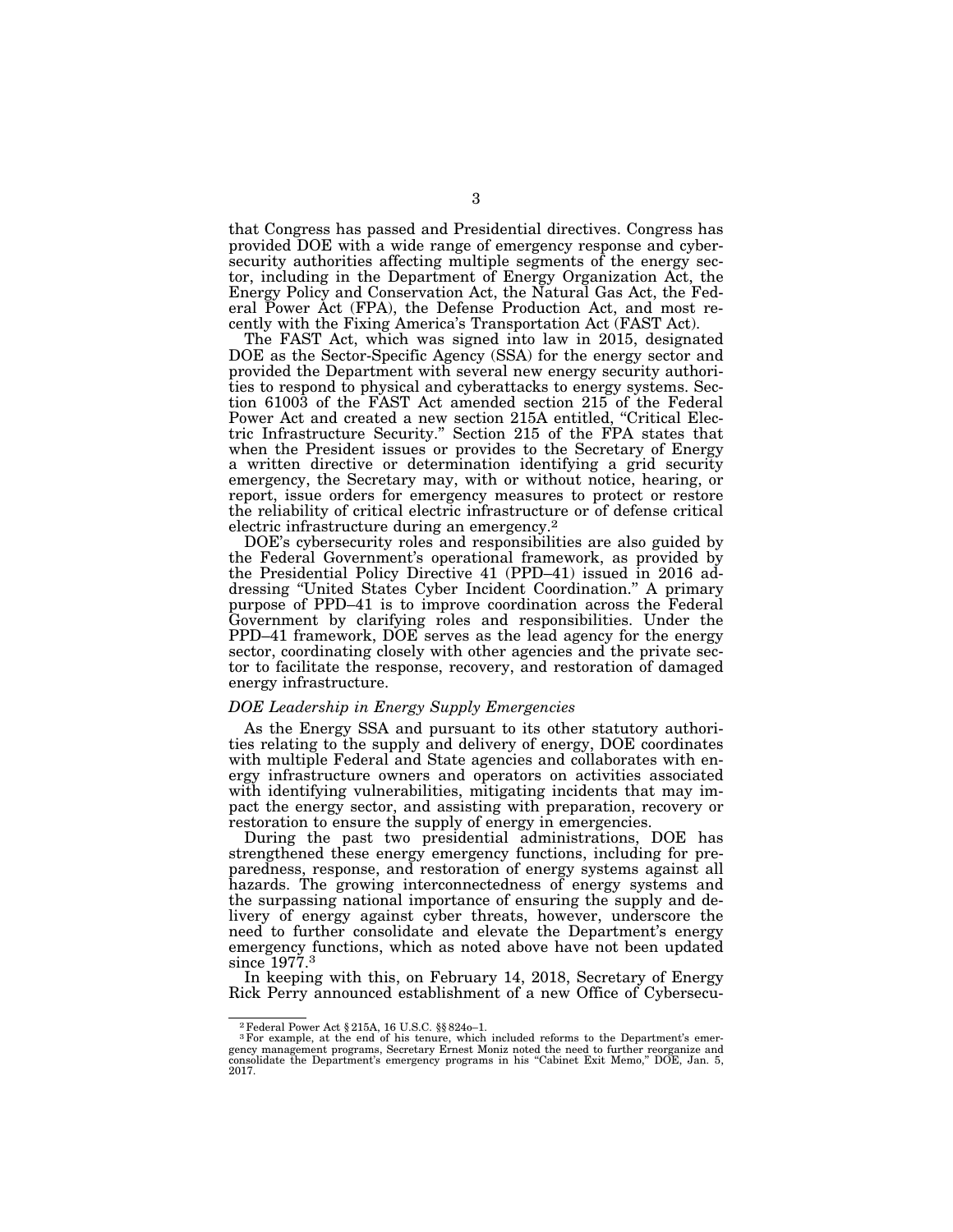rity, Energy Security, and Emergency Response (CESER) at DOE, noting ''DOE plays a vital role in protecting our Nation's energy infrastructure from cyber threats, physical attack and natural disaster. This new office best positions the Department to address the emerging threats of tomorrow while protecting the reliable flow of energy to Americans today.'' The CESER office is currently led by Assistant Secretary Karen S. Evans, whose work focuses on energy infrastructure security, supporting the expanded national security responsibilities assigned to DOE and reporting to the Under Secretary of Energy.4

The Committee finds that H.R. 362 would further enhance the execution of this core energy emergency mission by establishing in statute the assistant-secretary-level leadership of DOE's emergency response and cybersecurity functions. Given the critical role DOE serves for the Nation to coordinate, prepare for, and respond to all hazards to the supply of energy, including cybersecurity, such assistant-secretary level leadership will strengthen coordination across the department, ensure more effective interagency collaborations, and increase accountability to Congress. DOE Under Secretary Mark Menezes agreed in testimony during the 115th Congress that elevating functions to Senate-confirmed level leadership would help intergovernmental and interagency communication, and information sharing to help DOE's ability to appropriately and quickly address cyber-related emergencies. He noted further that assistant-secretary level leadership ''increases visibility and accountability."<sup>5</sup>

The Committee also finds that H.R. 362, by establishing energy emergency leadership explicitly in the Department of Energy Organization Act, ensures the benefits of elevated leadership over the relevant missions will endure.

#### III. COMMITTEE HEARINGS

For the purposes of section 103(i) of H. Res. 6 of the 116th Congress—(1) the following hearing was used to develop or consider H.R. 362: The Subcommittee on Energy held a hearing on July 12, 2019, entitled ''Keeping The Lights On: Addressing Cyber Threats To The Grid." The Subcommittee received testimony from the following witnesses:

• Karen S. Evans, Assistant Secretary, Office of Cybersecurity, Energy Security, and Emergency Response, United States Department of Energy;

• J. Andrew Dodge, Sr., Director, Office of Reliability, Federal Energy Regulatory Commission; and

• Jim Robb, President and Chief Executive Officer, North American Electric Reliability Corporation.

### IV. COMMITTEE CONSIDERATION

H.R. 362 was introduced in the House of Representatives and referred to the Committee on Energy and Commerce on January 9,

 $4\,See$  Press Release, U.S. Department of Energy, "Karen Evans Sworn in as DOE Assistant Secretary for Cybersecurity, Energy Security, and Emergency Response." (Sep. 4, 2018), https://www.energy.gov/articles/karen-evans-s

rity-and-emergency.<br><sup>5</sup> See oral Testimony of Under Secretary Mark Menezes, U.S. Department of Energy, Before<br><sup>the </sup>Subcommittee on Energy, Committee on Energy and Commerce, March 14, 2018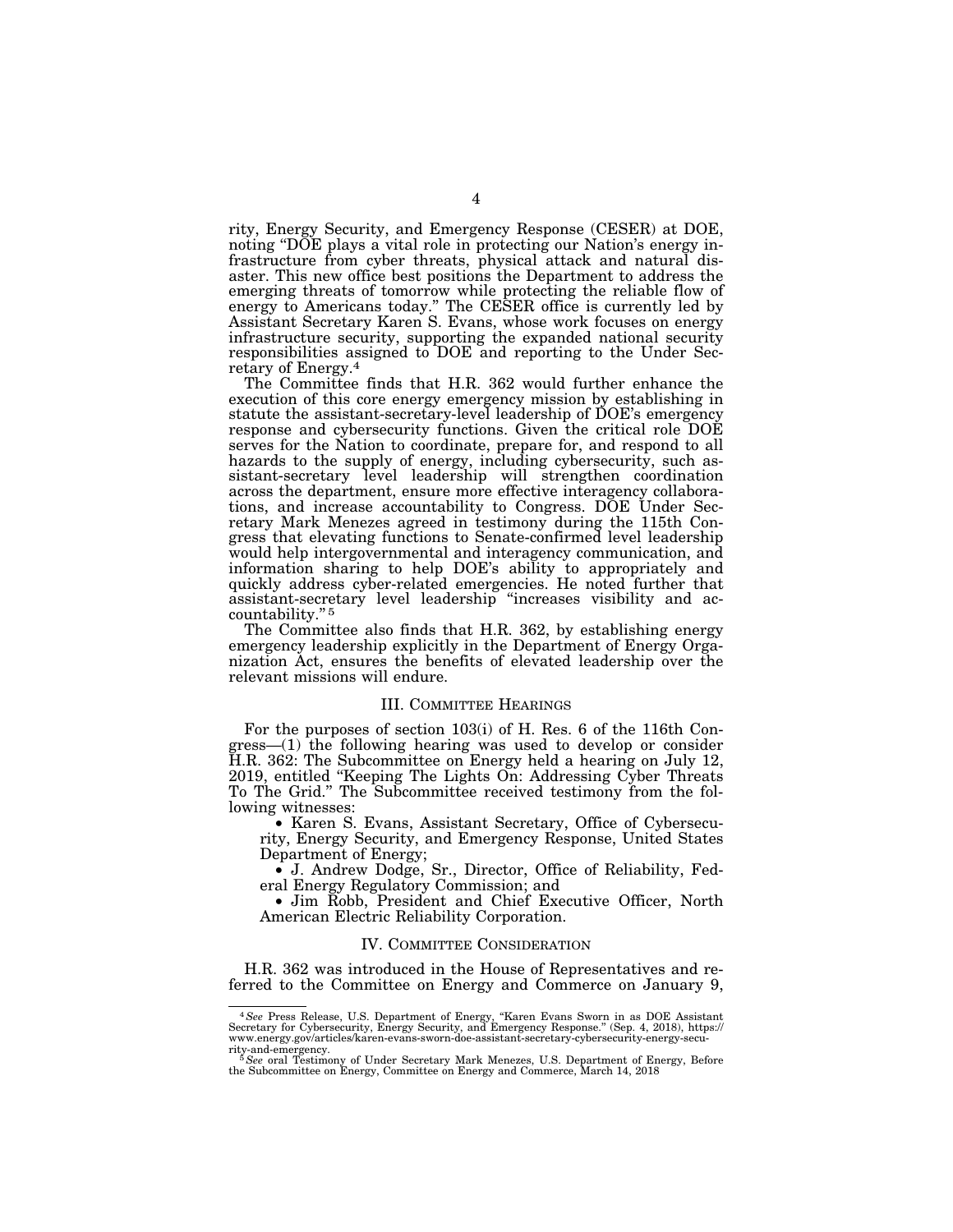2019. Subsequently, the bill was referred to the Subcommittee on Energy on January 25, 2019. On May 16, 2019, the Subcommittee on Energy met in open markup session, pursuant to notice, to consider H.R. 362 and agreed to a motion by Mr. Rush, Chairman of the Subcommittee, to forward the bill H.R. 362 favorably to the full Committee, without amendment, by a voice vote.

On July 17, 2019, the full Committee on Energy and Commerce met in open markup session, pursuant to notice, to consider H.R. 362. No amendments were offered at full Committee. Subsequently, the Committee agreed to a motion by Mr. Pallone, Chairman, to order the bill H.R. 362 reported favorably to the House, without amendment, by a voice vote, a quorum being present.

### V. COMMITTEE VOTES

Clause 3(b) of rule XIII requires the Committee to list the record votes on the motion to report legislation and amendments thereto. There were no record votes taken in connection with ordering H.R. 362 reported.

#### VI. OVERSIGHT FINDINGS

Pursuant to clause  $3(c)(1)$  of rule XIII and clause  $2(b)(1)$  of rule X of the Rules of the House of Representatives, the oversight findings and recommendations of the Committee are reflected in the descriptive portion of the report.

## VII. NEW BUDGET AUTHORITY, ENTITLEMENT AUTHORITY, AND TAX EXPENDITURES

Pursuant to 3(c)(2) of rule XIII of the Rules of the House of Representatives, the Committee adopts as its own the estimate of new budget authority, entitlement authority, or tax expenditures or revenues contained in the cost estimate prepared by the Director of the Congressional Budget Office pursuant to section 402 of the Congressional Budget Act of 1974.

The Committee has requested but not received from the Director of the Congressional Budget Office a statement as to whether this bill contains any new budget authority, spending authority, credit authority, or an increase or decrease in revenues or tax expenditures.

### VIII. FEDERAL MANDATES STATEMENT

The Committee adopts as its own the estimate of Federal mandates prepared by the Director of the Congressional Budget Office pursuant to section 423 of the Unfunded Mandates Reform Act.

## IX. STATEMENT OF GENERAL PERFORMANCE GOALS AND OBJECTIVES

Pursuant to clause  $3(c)(4)$  of rule XIII, the general performance goal or objective of this legislation is to ensure more effective implementation of the Department of Energy's energy emergency and cybersecurity responsibilities.

#### X. DUPLICATION OF FEDERAL PROGRAMS

Pursuant to clause  $3(c)(5)$  of rule XIII, no provision of H.R.  $362$ is known to be duplicative of another Federal program, including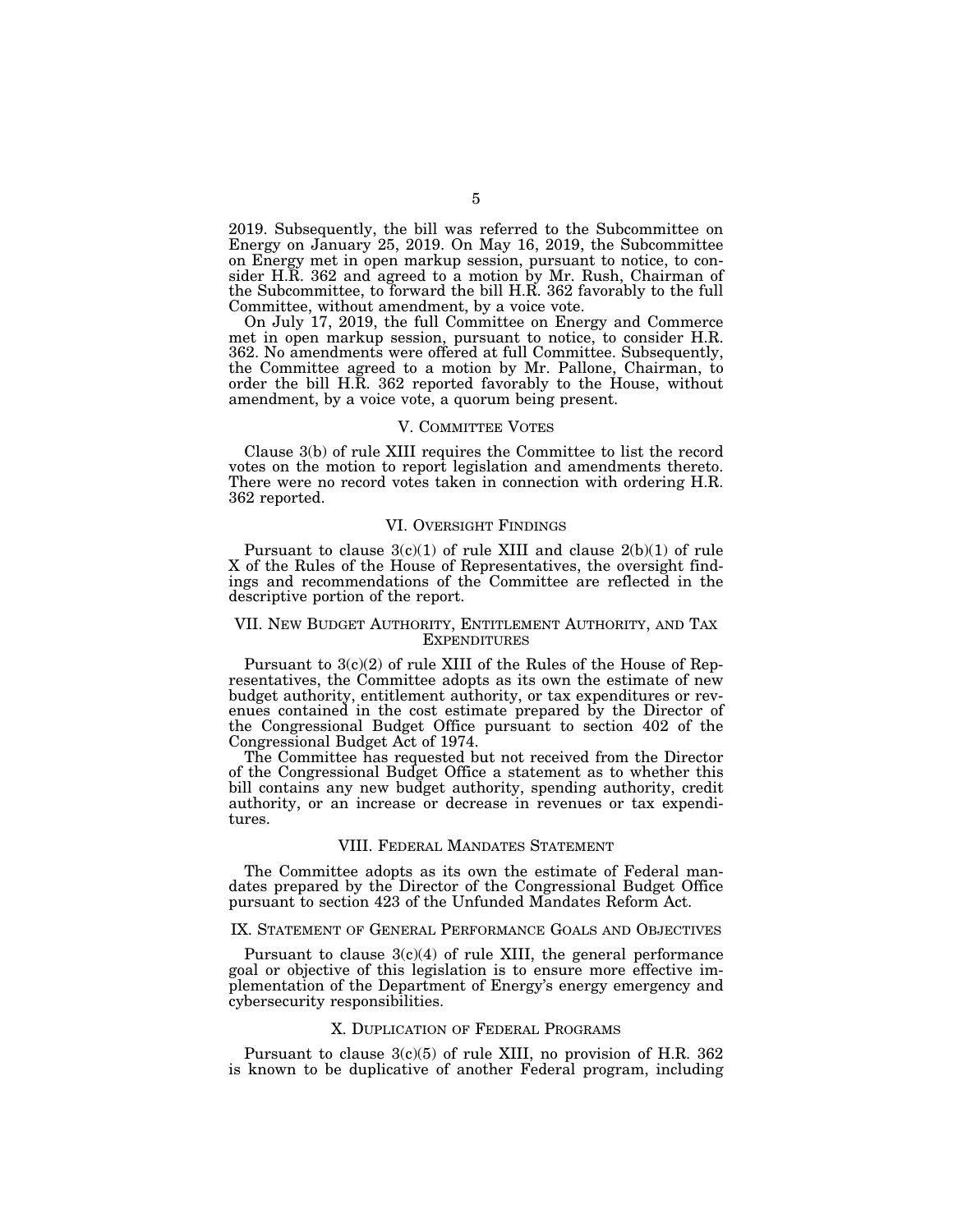any program that was included in a report to Congress pursuant to section 21 of Public Law 111–139 or the most recent Catalog of Federal Domestic Assistance.

## XI. COMMITTEE COST ESTIMATE

Pursuant to clause  $3(d)(1)$  of rule XIII, the Committee adopts as its own the cost estimate prepared by the Director of the Congressional Budget Office pursuant to section 402 of the Congressional Budget Act of 1974.

### XII. EARMARKS, LIMITED TAX BENEFITS, AND LIMITED TARIFF **BENEFITS**

Pursuant to clause  $9(e)$ ,  $9(f)$ , and  $9(g)$  of rule XXI, the Committee finds that H.R. 362 contains no earmarks, limited tax benefits, or limited tariff benefits.

## XIII. ADVISORY COMMITTEE STATEMENT

No advisory committees within the meaning of section 5(b) of the Federal Advisory Committee Act were created by this legislation.

### XIV. APPLICABILITY TO LEGISLATIVE BRANCH

The Committee finds that the legislation does not relate to the terms and conditions of employment or access to public services or accommodations within the meaning of section  $10\overline{2(b)(3)}$  of the Congressional Accountability Act.

## XV. SECTION-BY-SECTION ANALYSIS OF THE LEGISLATION

### *Section 1. Short title*

Section 1 provides That the Act may be cited as the ''Energy Emergency Leadership Act''.

## *Section 2. Functions assigned to assistant secretaries*

Section 2 amends the Department of Energy Organization Act to include energy emergency and energy security among the functions that the Secretary of the Department of Energy shall assign to an Assistant Secretary; provides that these functions include responsibilities with respect to infrastructure, cybersecurity, emerging threats, supply and emergency planning, coordination, response, and restoration; and provides that these functions also include the provision of technical assistance, support, and response capabilities with respect to energy security threats, risks, and incidents to State, local, and tribal governments and the energy sector.

#### XVI. CHANGES IN EXISTING LAW MADE BY THE BILL, AS REPORTED

In compliance with clause 3(e) of rule XIII of the Rules of the House of Representatives, changes in existing law made by the bill, as reported, are shown as follows (new matter is printed in italic and existing law in which no change is proposed is shown in roman):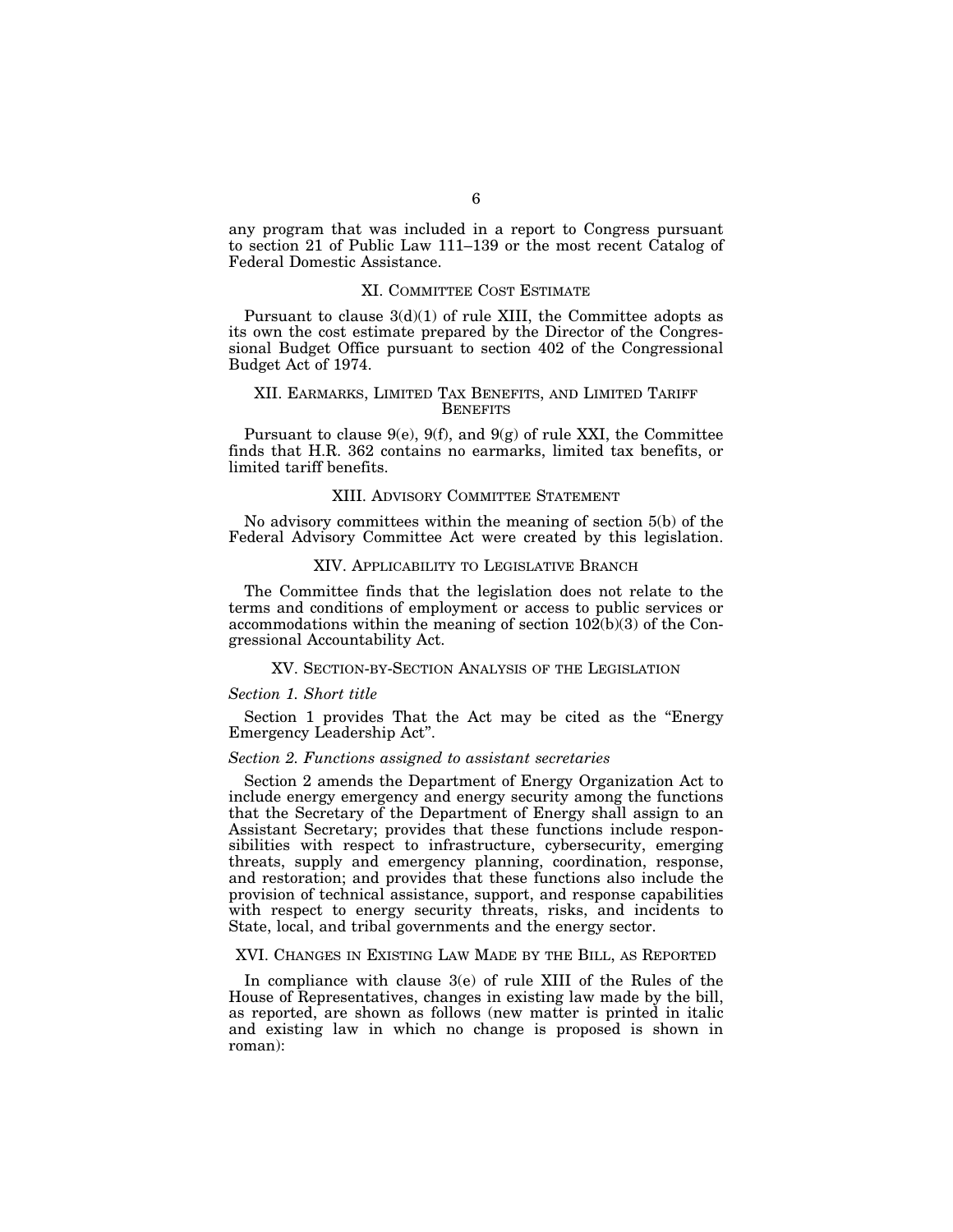## **DEPARTMENT OF ENERGY ORGANIZATION ACT**

\* \* \* \* \* \* \*

## TITLE II—ESTABLISHMENT OF THE DEPARTMENT

\* \* \* \* \* \* \*

#### ASSISTANT SECRETARIES

SEC. 203. (a) There shall be in the Department 8 Assistant Secretaries, each of whom shall be appointed by the President, by and with the advice and consent of the Senate; who shall be compensated at the rate provided for at level IV of the Executive Schedule under section 5315 of title 5, United States Code; and who shall perform, in accordance with applicable law, such of the functions transferred or delegated to, or vested in, the Secretary as he shall prescribe in accordance with the provisions of this Act. The functions which the Secretary shall assign to the Assistant Secretaries include, but are not limited to, the following:

(1) Energy resource applications, including functions dealing with management of all forms of energy production and utilization, including fuel supply, electric power supply, enriched uranium production, energy technology programs, and the management of energy resource leasing procedures on Federal lands.

(2) Energy research and development functions, including the responsibility for policy and management of research and development for all aspects of—

(A) solar energy resources;

(B) geothermal energy resources;

(C) recycling energy resources;

(D) the fuel cycle for fossil energy resources; and

(E) the fuel cycle for nuclear energy resources.

(3) Environmental responsibilities and functions, including advising the Secretary with respect to the conformance of the Department's activities to environmental protection laws and principles, and conducting a comprehensive program of research and development on the environmental effects of energy technologies and programs.

(4) International programs and international policy functions, including those functions which assist in carrying out the international energy purposes described in section 102 of this Act.

(6) Intergovernmental policies and relations including responsibilities for assuring that national energy policies are reflective of and responsible to the needs of State and local governments, and for assuring that other components of the Department coordinate their activities with State and local governments, where appropriate, and develop intergovernmental communications with State and local governments.

(7) Competition and consumer affairs, including responsibilities for the promotion of competition in the energy industry and for the protection of the consuming public in the energy policymaking processes, and assisting the Secretary in the formulation and analysis of policies, rules, and regulations relating to competition and consumer affairs.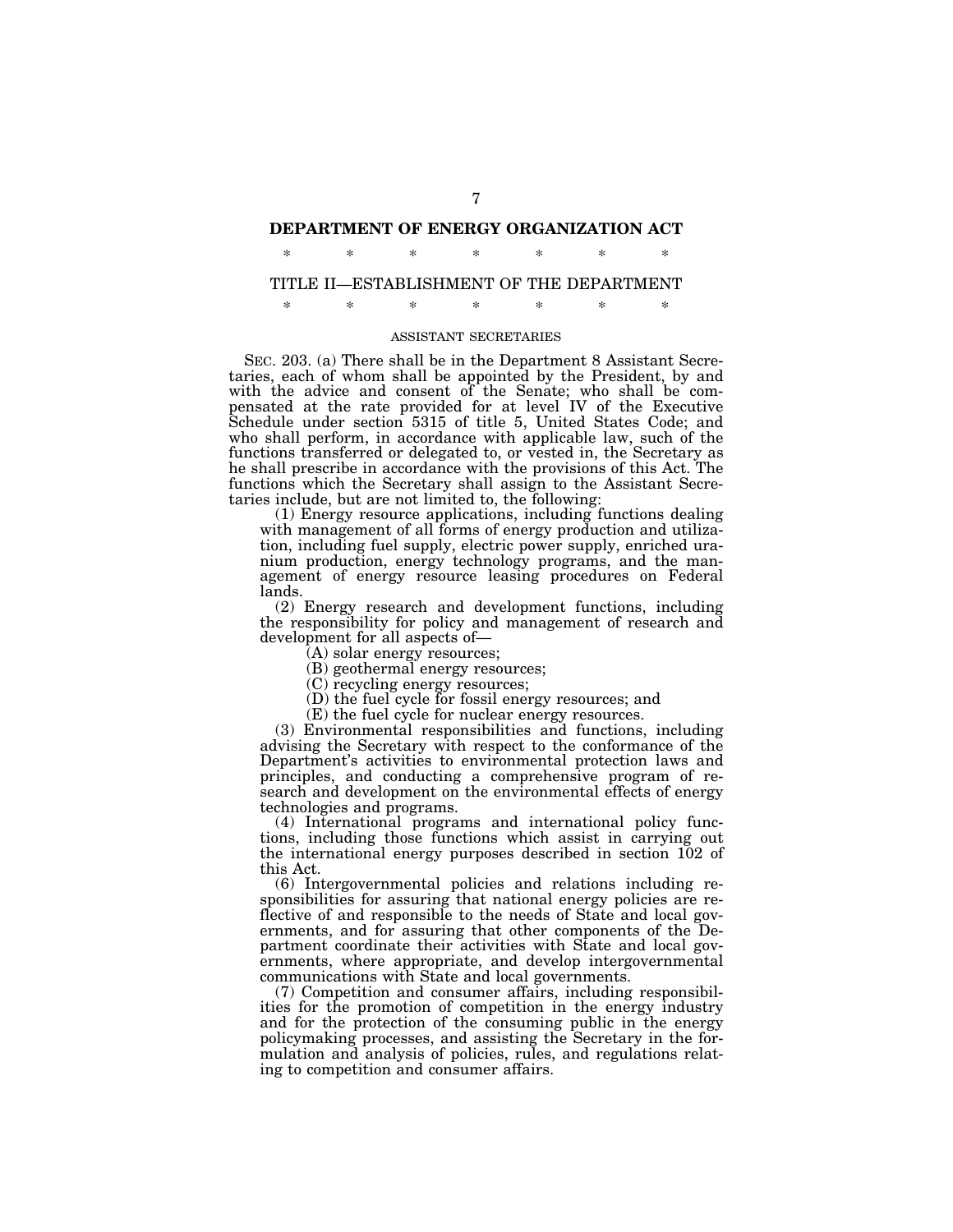(8) Nuclear waste management responsibilities, including—

(A) the establishment of control over existing Government facilities for the treatment and storage of nuclear wastes, including all containers, casks, buildings, vehicles, equipment, and all other materials associated with such facilities;

(B) the establishment of control over all existing nuclear waste in the possession or control of the Government and all commercial nuclear waste presently stored on other than the site of a licensed nuclear power electric generating facility, except that nothing in this paragraph shall alter or effect title to such waste;

(C) the establishment of temporary and permanent facilities for storage, management, and ultimate disposal of nuclear wastes;

(D) the establishment of facilities for the treatment of nuclear wastes;

(E) the establishment of programs for the treatment, management, storage, and disposal of nuclear wastes;

(F) the establishment of fees or user charges for nuclear waste treatment or storage facilities, including fees to be charged Government agencies; and

(G) the promulgation of such rules and regulations to implement the authority described in this paragraph,

except that nothing in this section shall be construed as granting to the Department regulatory functions presently within the Nuclear Regulatory Commission, or any additional functions than those already conferred by law.

(9) Energy conservation functions, including the development of comprehensive energy conservation strategies for the Nation, the planning and implementation of major research and demonstration programs for the development of technologies and processes to reduce total energy consumption, the administration of voluntary and mandatory energy conservation programs, and the dissemination to the public of all available information on energy conservation programs and measures.

(10) Power marketing functions, including responsibility for marketing and transmission of Federal power.

(11) Public and congressional relations functions, including responsibilities for providing a continuing liaison between the Department and the Congress and the Department and the public.

*(12) Energy emergency and energy security functions, including—* 

*(A) responsibilities with respect to infrastructure, cybersecurity, emerging threats, supply, and emergency planning, coordination, response, and restoration; and* 

*(B) upon request of a State, local, or tribal government or energy sector entity, and in consultation with other Federal agencies as appropriate, provision of technical assistance, support, and response capabilities with respect to energy security threats, risks, and incidents.* 

(b) At the time the name of any individual is submitted for confirmation to the position of Assistant Secretary, the President shall identify with particularity the function or functions described in